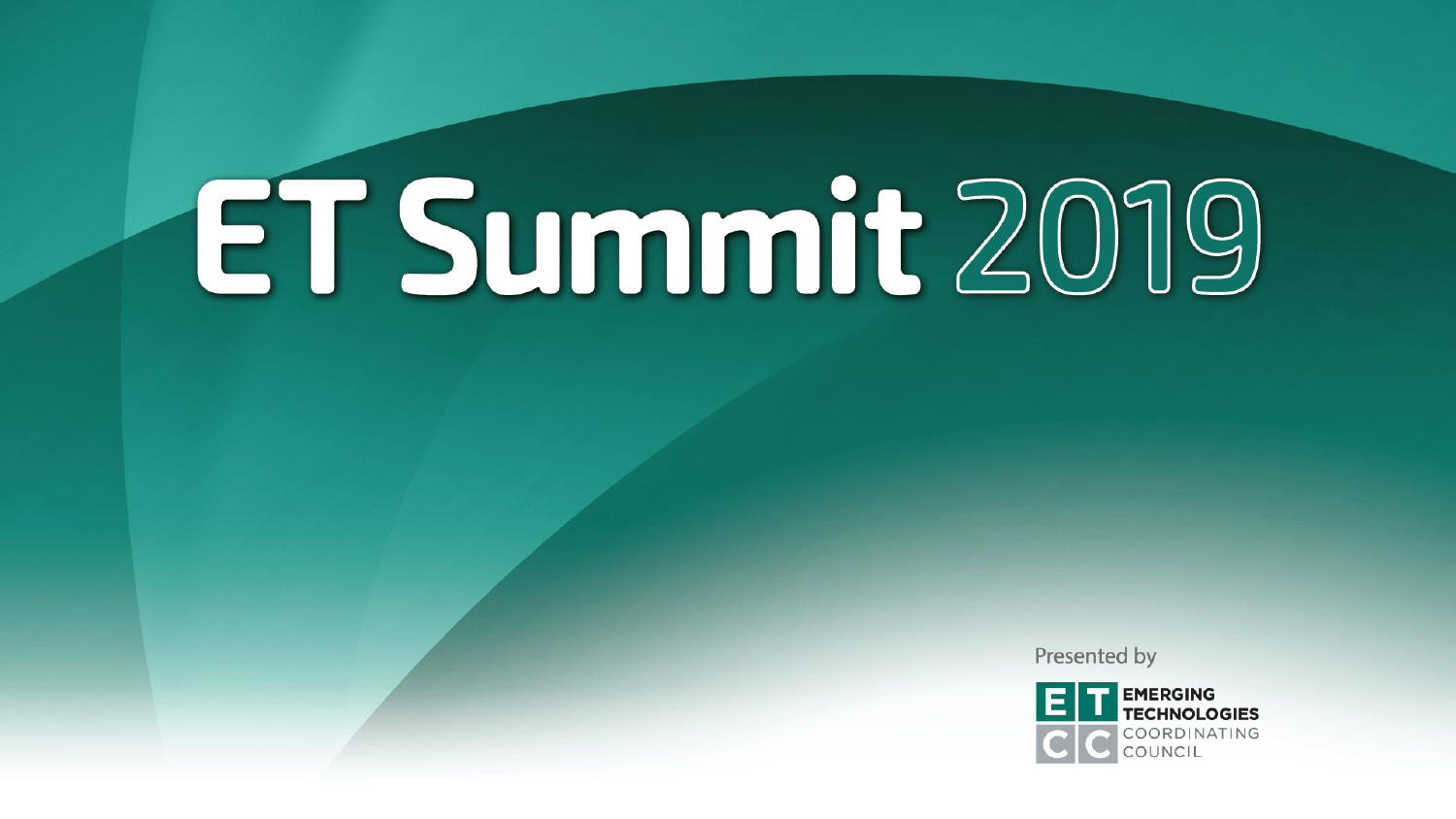

## **BlueTechValley Innovation Cluster**  Water, Energy and Technology Center

Helle Petersen

Project Manager

BlueTechValley Innovation Cluster – WET Center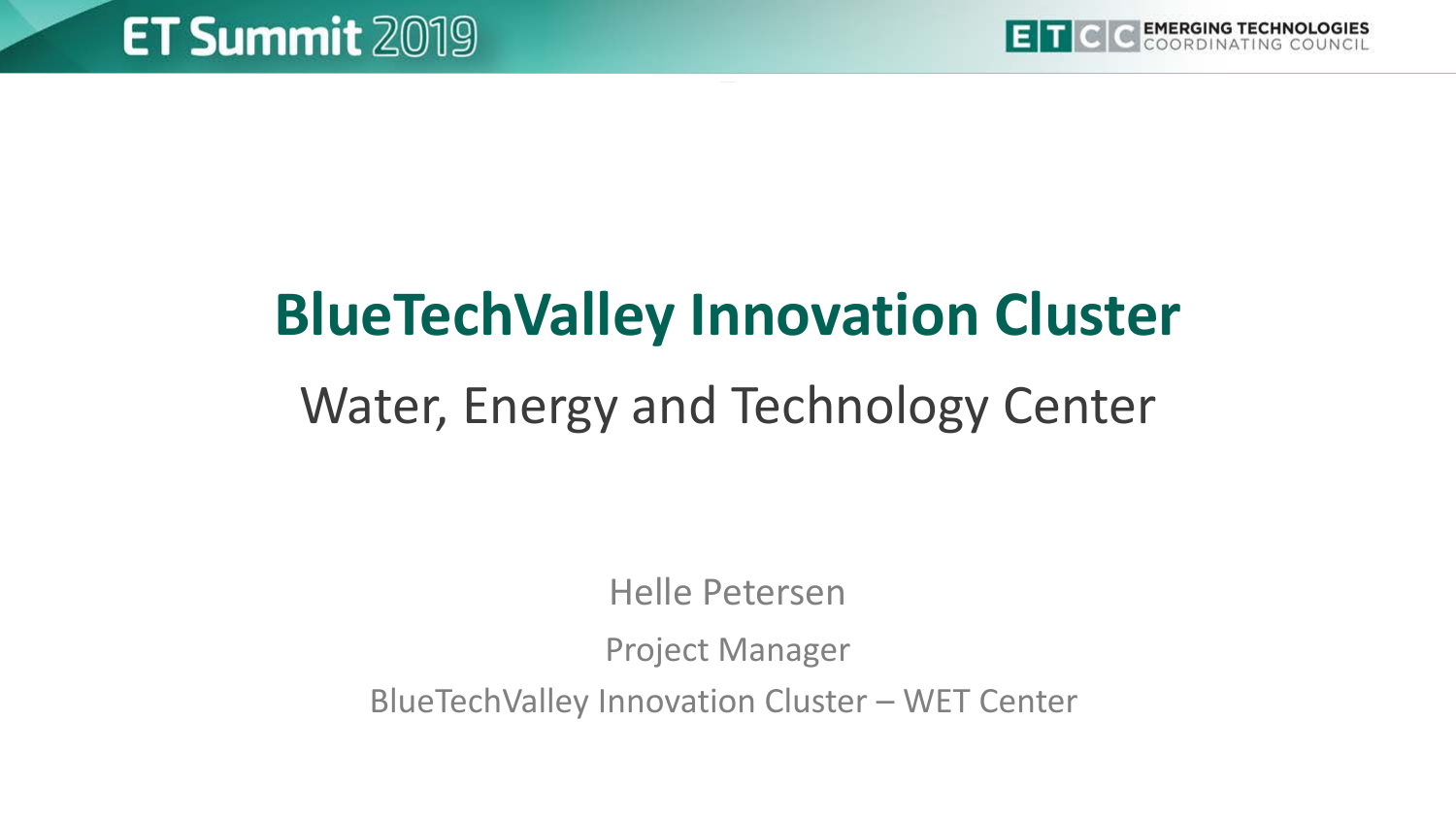#### **WET CENTER ~ WET Center Mission ~**



**"Empowering entrepreneurs to build successful businesses focused on bringing innovative water, energy, and ag technologies to market."**

**BlueTechValley Innovation Cluster's homebase is located in the WET Center on the Fresno State's campus**

**Established in 2007, focused on innovative, sciencebased water, energy, and ag technologies**

**Incubator facility – office and co-working spaces and Part of Jordan College of Agricultural Sciences & Technology**

**Field research and demonstration capabilities**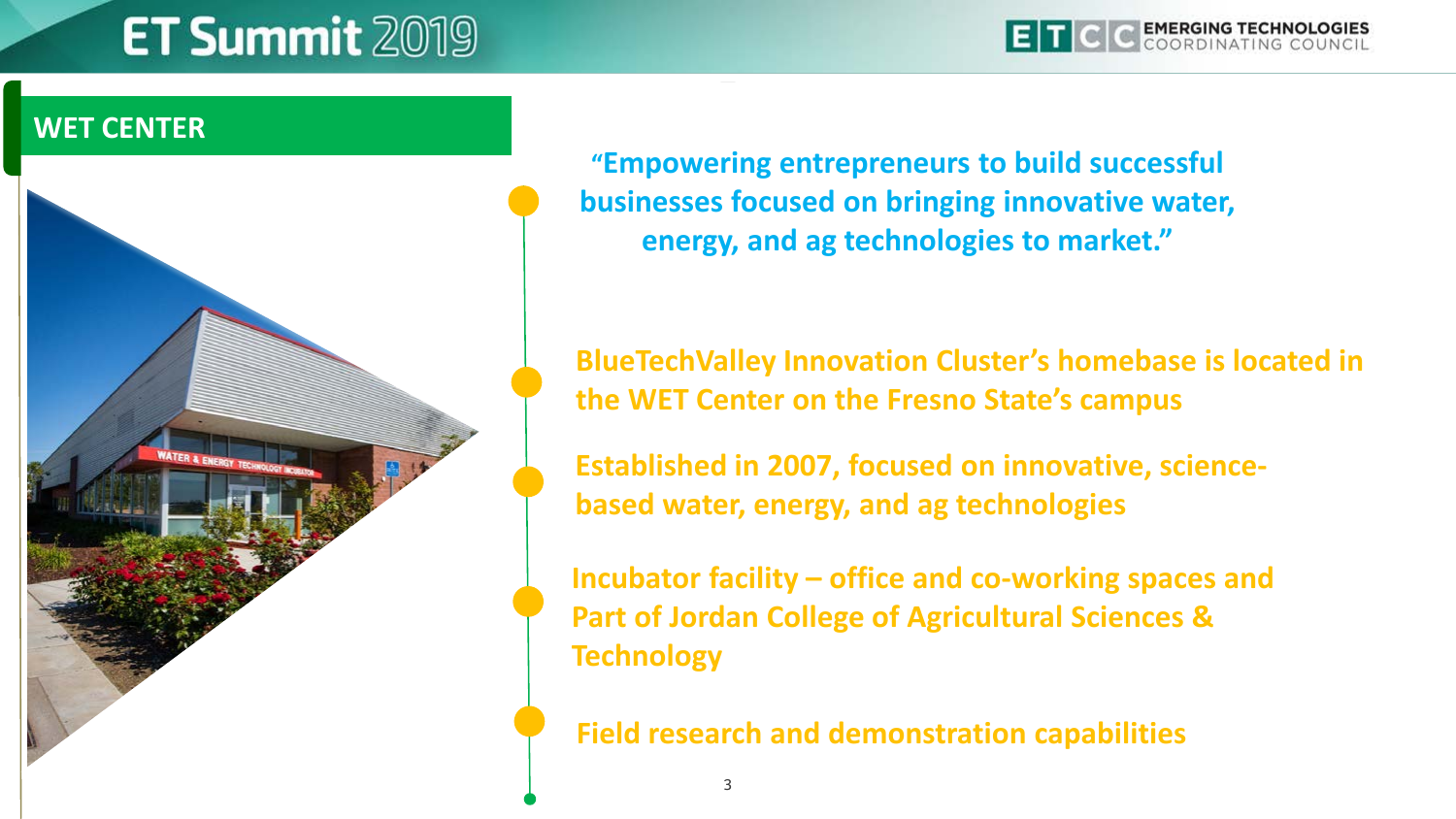#### **BLUETECHVALLEY INNOVATION CLUSTER**







- 39 counties 2/3 of California's 58 counties • "Hub and Spoke" model • Regional approach
- 6 CSU's Humboldt, Chico, Sacramento, Fresno, Monterey Bay and Bakersfield, Sierra Business Council
- Partners: Kern County EDC, UC Davis, UC Berkeley, Schatz Energy Center, CleanStart and more.



- Curated industry-specific network, access to
	- customers, investors and experts
- Industry-focused, cohort-based accelerator program
- Incubation and business development

support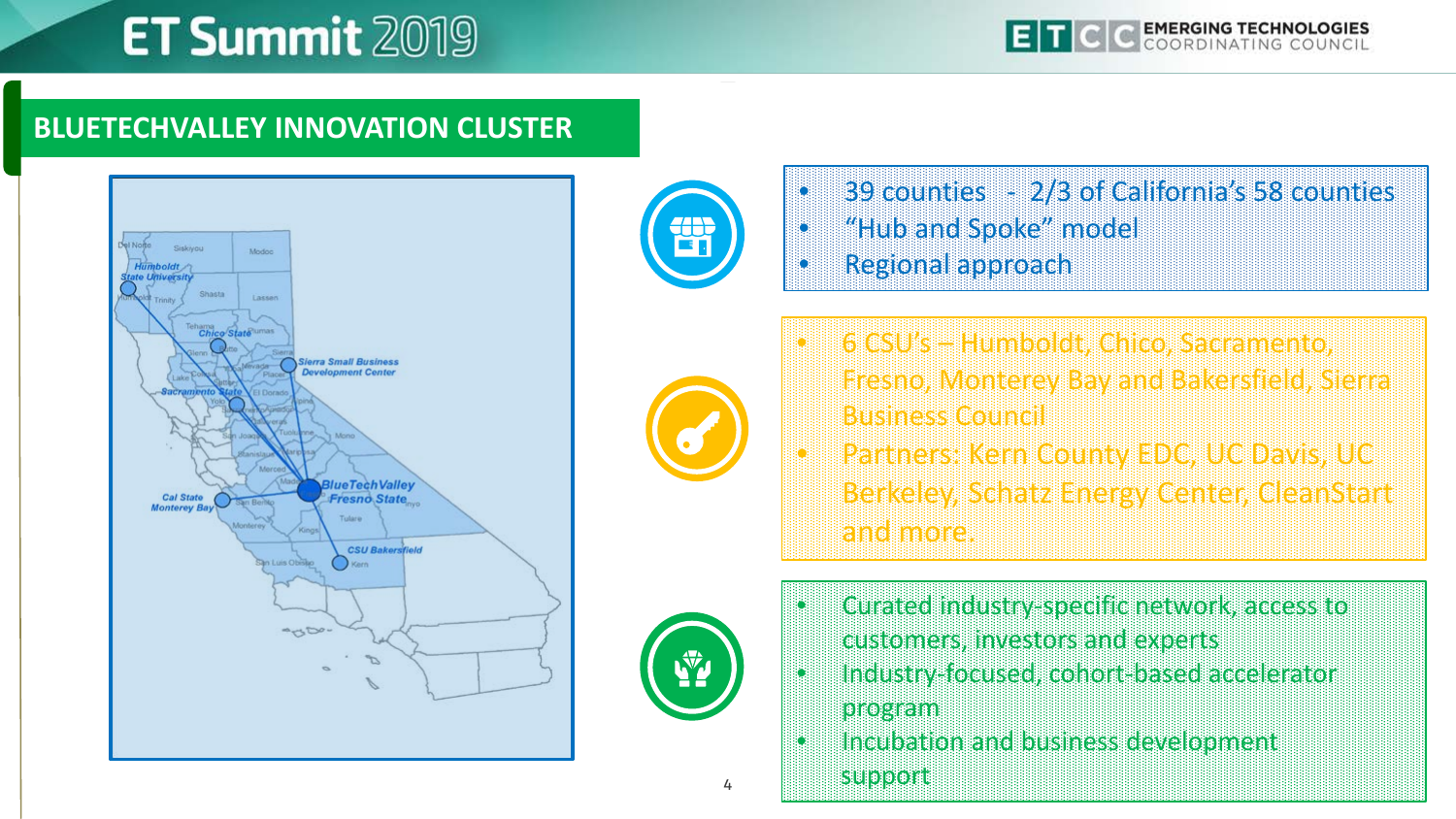**EMERGING TECHNOLOGIES** 

Ggroguru

**SCARLE** 

**TiltPort** 

#### **VENTURES AND IMPACT** OWER  $\Rightarrow$ **HyperBorean** skyventechnologie membrini sweep energy **+300** ventures vetted **179** ventures accepted  **53** ventures accelerated \$46 million follow on funding \$284 million in total funding 68% Industrial, Agricultural and Water 14% Renewables and generation +600 jobs created 8% Energy Technology Systems 260 patents 5% Transportation 4% Buildings 1% Environmental